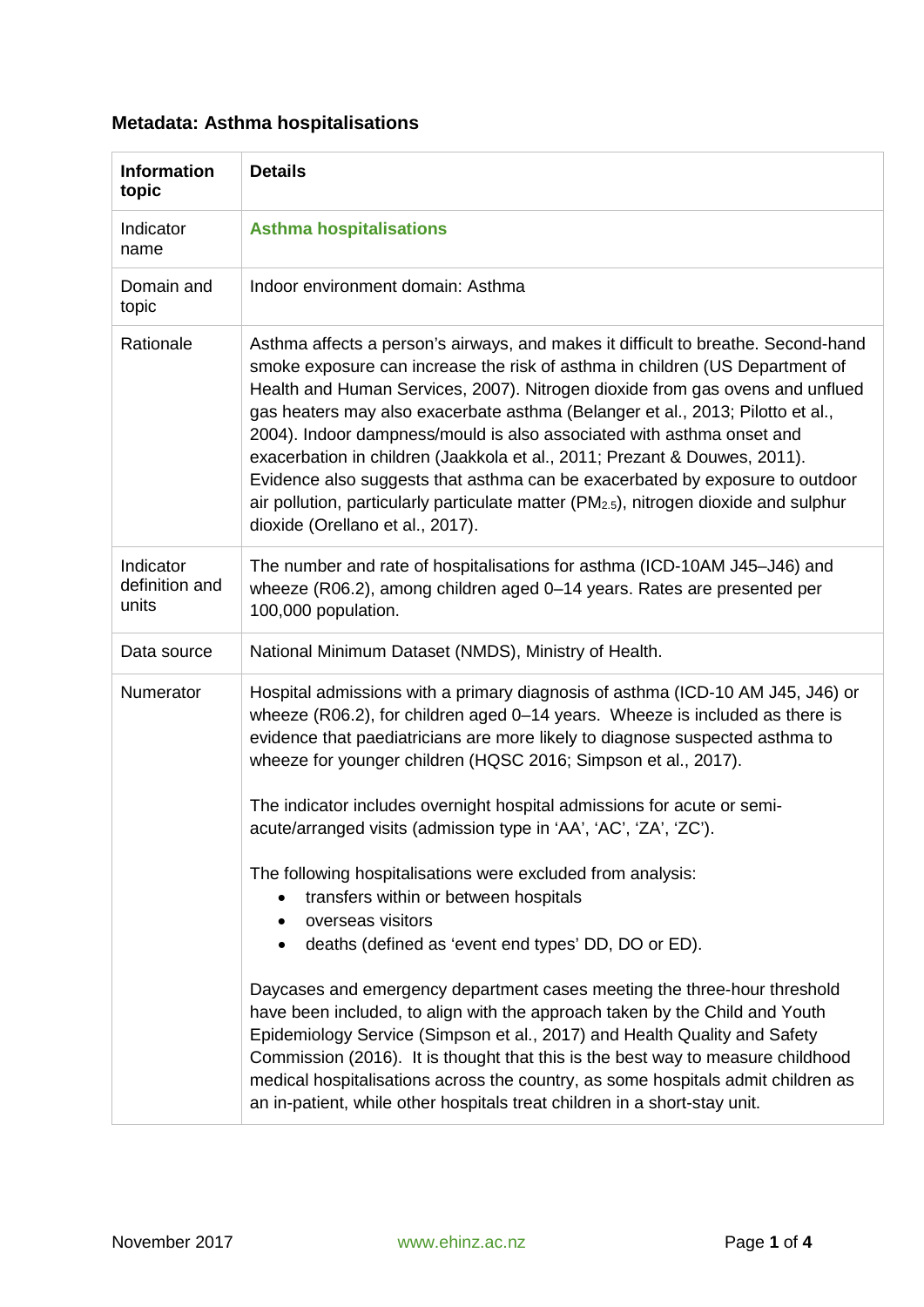| Denominator                                    | Population estimates (2013 and prior) and projections (after 2013) from Statistics<br>New Zealand. For the NZDep2013 analysis, the 2013 denominator population by<br>NZDep2013 deciles, age group and sex has been used.                                                                                                                                                                                                                                                                                                                                                                                                                                                                                                                                                                                                                                                                                                                                                                                                                                                                                                                                                                                                                                                                                                                                                                                                                                                                                      |
|------------------------------------------------|---------------------------------------------------------------------------------------------------------------------------------------------------------------------------------------------------------------------------------------------------------------------------------------------------------------------------------------------------------------------------------------------------------------------------------------------------------------------------------------------------------------------------------------------------------------------------------------------------------------------------------------------------------------------------------------------------------------------------------------------------------------------------------------------------------------------------------------------------------------------------------------------------------------------------------------------------------------------------------------------------------------------------------------------------------------------------------------------------------------------------------------------------------------------------------------------------------------------------------------------------------------------------------------------------------------------------------------------------------------------------------------------------------------------------------------------------------------------------------------------------------------|
| Methodology                                    | Age-standardised rates have been calculated using the direct method, using the<br>World Health Organization world population age distribution (Ahmad et al 2000).<br>Prioritised ethnicity has been used, in the following prioritisation order: Māori,<br>Pacific peoples, Asian, European/Other. We have used the variables provided on<br>the National Minimum Dataset for the analysis, including prioritised ethnicity, sex,<br>NZDep2013 decile and District Health Board.                                                                                                                                                                                                                                                                                                                                                                                                                                                                                                                                                                                                                                                                                                                                                                                                                                                                                                                                                                                                                              |
| Time period<br>and time scale                  | Annual data, from 2001 to the most recent data available.                                                                                                                                                                                                                                                                                                                                                                                                                                                                                                                                                                                                                                                                                                                                                                                                                                                                                                                                                                                                                                                                                                                                                                                                                                                                                                                                                                                                                                                     |
| Population<br>coverage                         | New Zealand usually resident population aged 0-14 years.                                                                                                                                                                                                                                                                                                                                                                                                                                                                                                                                                                                                                                                                                                                                                                                                                                                                                                                                                                                                                                                                                                                                                                                                                                                                                                                                                                                                                                                      |
| Reporting<br>variables                         | Results are presented by year, sex, age group, ethnic group, NZDep, and DHB.                                                                                                                                                                                                                                                                                                                                                                                                                                                                                                                                                                                                                                                                                                                                                                                                                                                                                                                                                                                                                                                                                                                                                                                                                                                                                                                                                                                                                                  |
| Confidence<br>intervals                        | 95% confidence intervals were calculated based on the methodology outlined in<br>APHO (2008). Confidence intervals are presented as error bars on graphs.                                                                                                                                                                                                                                                                                                                                                                                                                                                                                                                                                                                                                                                                                                                                                                                                                                                                                                                                                                                                                                                                                                                                                                                                                                                                                                                                                     |
| Limitations of<br>indicator and<br>data source | Limitations include the following.<br>The indicator only covers asthma events that resulted in hospital<br>$\bullet$<br>admissions.<br>The indicator presents the rate of hospitalisations and does not give<br>$\bullet$<br>information about the number of children affected; some children may be<br>admitted more than once in a year, and each hospitalisation is counted in<br>our analysis.<br>From 2000 to about 2009, there were regional variations in whether providers<br>uploaded their day cases to the NMDS. This has led to issues when comparing<br>regions and time series. One possible way of minimising this variation is to<br>exclude day cases and emergency department short stay visits from the analysis.<br>However, this approach is not necessarily appropriate for children, since some<br>hospitals treat children in specialist paediatric short-stay units, rather than<br>admitting the child to hospital. For this reason, and for consistency with other<br>agencies, we have used the same approach as the Child and Youth Epidemiology<br>Service (Craig et al., 2013; Simpson et al., 2017) and the Health Quality and<br>Safety Commission (2016), and included all day cases and emergency department<br>visits that meet the 3-hour treatment rule. However, this may mean that earlier<br>years of data (especially 2000-2009) have undercounted the number of<br>admissions, since some hospitals may not have counted all day cases during this<br>time period. |
| Related<br>indicators                          | Asthma prevalence<br>Second-hand smoke exposure<br>Maternal smoking at two weeks postnatal                                                                                                                                                                                                                                                                                                                                                                                                                                                                                                                                                                                                                                                                                                                                                                                                                                                                                                                                                                                                                                                                                                                                                                                                                                                                                                                                                                                                                    |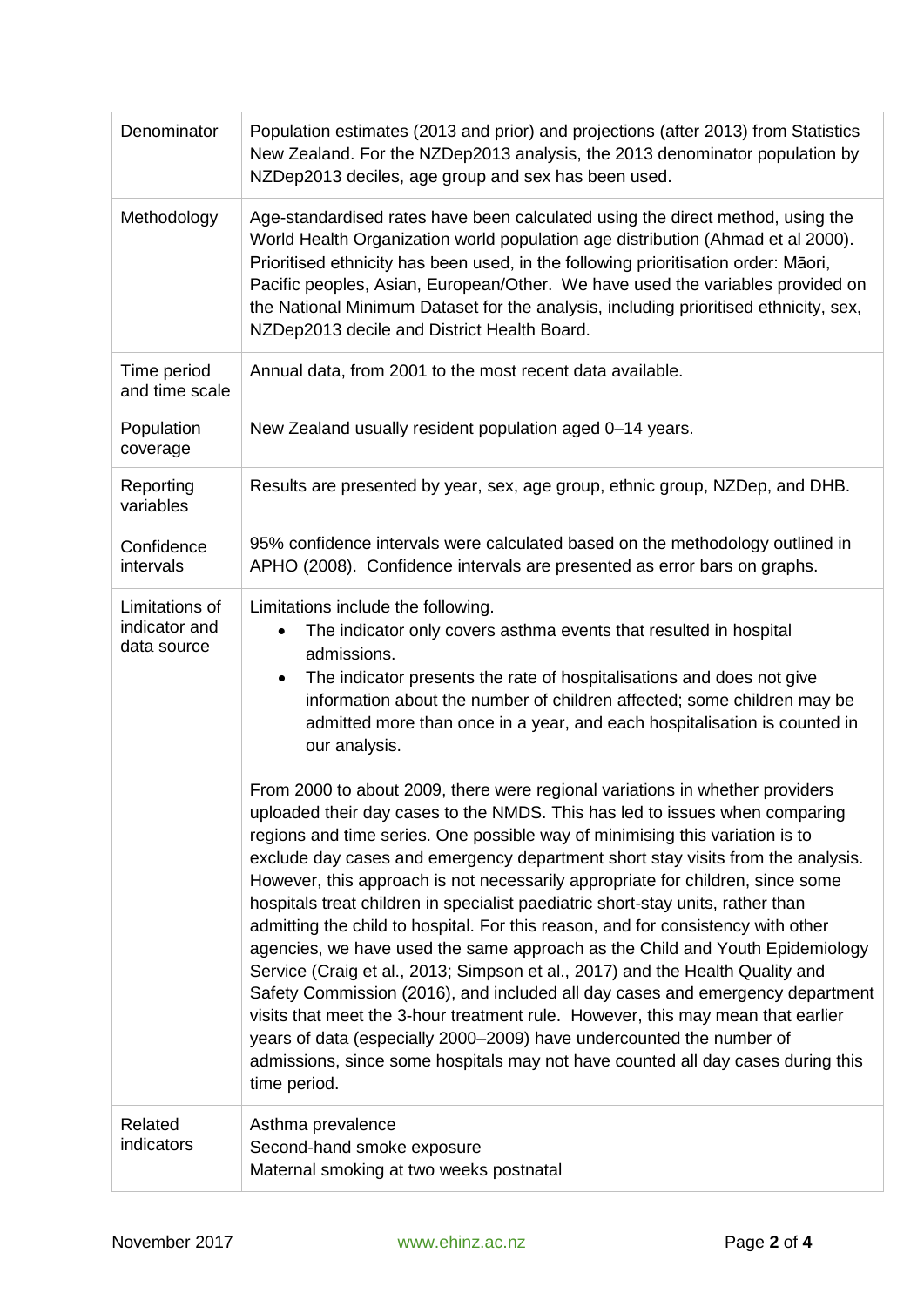|            | Household crowding<br>Lower respiratory tract infection hospitalisations<br>Sudden unexpected death in infancy (SUDI)<br>Meningococcal disease                                                                                                                                                                                                                                                                                                                                                  |
|------------|-------------------------------------------------------------------------------------------------------------------------------------------------------------------------------------------------------------------------------------------------------------------------------------------------------------------------------------------------------------------------------------------------------------------------------------------------------------------------------------------------|
| References | Ahmad, O.B., et al. (2000). Age Standardization of Rates: A New WHO Standard<br>(Technical Report). GPE Discussion Paper Series: No. 31. Geneva: World Health<br>Organization.                                                                                                                                                                                                                                                                                                                  |
|            | APHO. (2008). Technical Briefing 3: Commonly used public health statistics and<br>their confidence intervals. York, UK: Association of Public Health Observatories.                                                                                                                                                                                                                                                                                                                             |
|            | Belanger, K., Holford, T.R., Gent, J.F., Hill, M.E., Kezik, J.M, & Leaderer, B.P.<br>(2013). Household levels of nitrogen dioxide and pediatric asthma severity.<br>Epidemiology 24(2): 320-330.                                                                                                                                                                                                                                                                                                |
|            | Craig, E., Adams, J., Oben, G., Reddington, A., Wicken, A., & Simpson, J. (2013).<br>The Health Status of Children and Young People in New Zealand. Dunedin: New<br>Zealand Children and Youth Epidemiology Service, University of Otago.                                                                                                                                                                                                                                                       |
|            | HQSC. (2016). Atlas of Healthcare Variation Methodology: Asthma. Wellington:<br>Health Quality and Safety Commission. Available online:<br>https://www.hqsc.govt.nz/assets/Health-Quality-<br>Evaluation/Atlas/asthmaSF18Aug/Methodology_asthma.pdf (accessed 26 Oct                                                                                                                                                                                                                            |
|            | 2017).<br>Jaakkola, M.S., Haverinen-Shaughnessy, U., Douwes, J., Nevalainen, A. (2011).<br>Indoor dampness and mould problems in homes and asthma onset in children. In<br>M. Braubach, D.E. Jacobs & D. Ormandy (Eds.), Environmental burden of disease<br>associated with inadequate housing: A method guide to the quantification of health<br>effects of selected housing risks in the WHO European Region (pp. 5-31).<br>Copenhagen: World Health Organization Regional Office for Europe. |
|            | Orellano, P., Quaranta, N., Reynoso, J., Balbi, B., & Vasquez, J. (2017). Effect of<br>outdoor air pollution on asthma exacerbations in children and adults: Systematic<br>review and multilevel meta-analysis. PLoS ONE 12(3): e0174050.                                                                                                                                                                                                                                                       |
|            | Pilotto, L.S., Nitschke, M., Smith, B.J., Ruffin, R.E., McElroy, H.J, Martin, J., &<br>Hiller, J.E. (2004). Randomized controlled trial of unflued gas heater replacement<br>on respiratory health of asthmatic schoolchildren. Int J Epidemiol. 33(1): 208-214.                                                                                                                                                                                                                                |
|            | Prezent, B., & Douwes, J. (2011). Calculating the burden of disease attributable to<br>indoor dampness in New Zealand: Technical Report. Wellington: Centre for Public<br>Health Research.                                                                                                                                                                                                                                                                                                      |
|            | Simpson J., Duncanson M., Oben G., Adams J., Wicken A., Pierson, M., &<br>Gallagher, S. (2017). The Health Status of Pacific Children and Young People in<br>New Zealand 2015. Dunedin: New Zealand Children and Youth Epidemiology<br>Service, University of Otago.                                                                                                                                                                                                                            |
|            | US Department of Health and Human Services. (2007). Children and Secondhand<br>Smoke Exposure. Excerpts from The Health Consequences of Involuntary<br>Exposure to Tobacco Smoke: A Report of the Surgeon General. Atlanta, GA: U.S.                                                                                                                                                                                                                                                            |